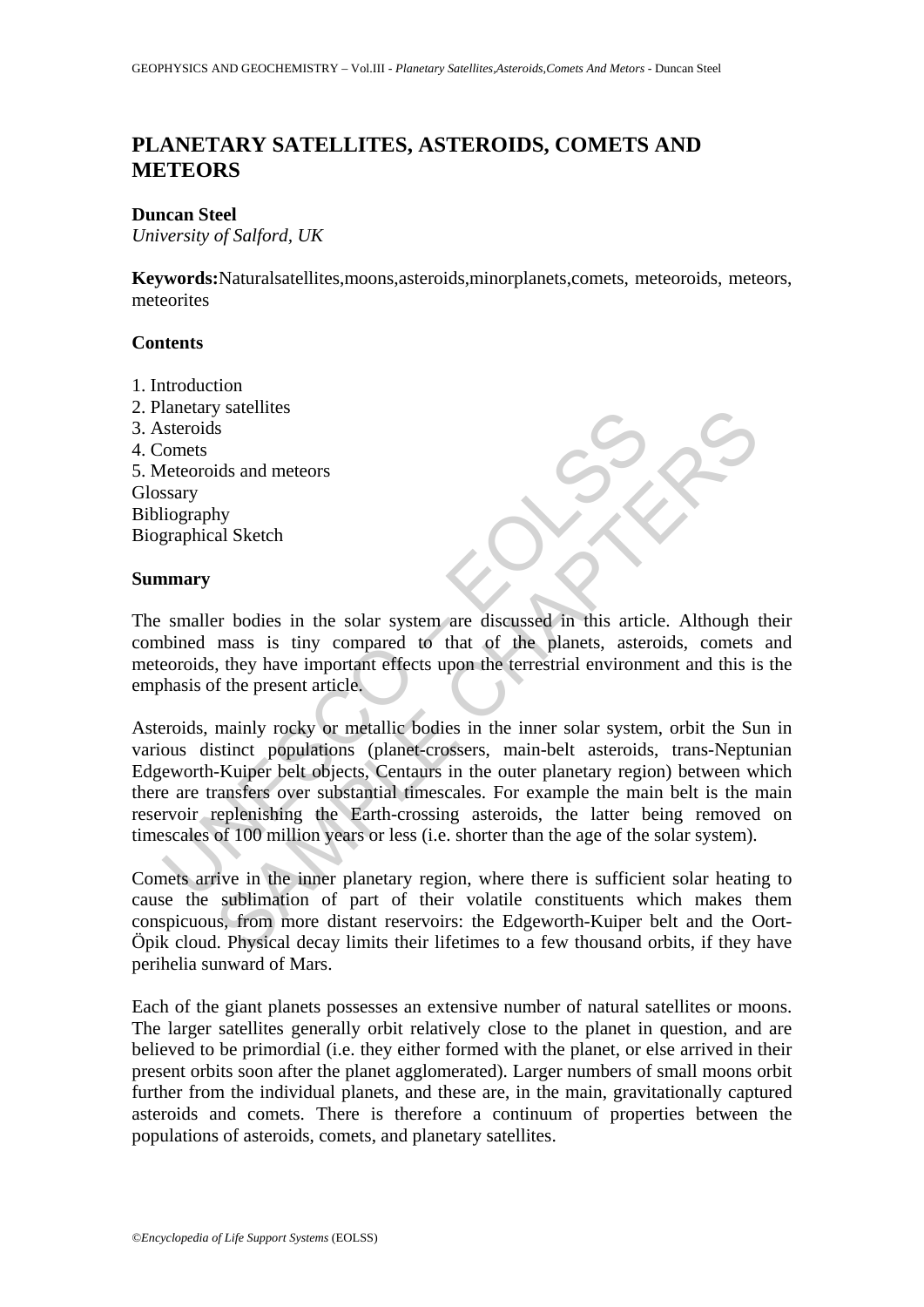As comets decay under solar heating and other disruptive events, they produce meteoroid streams that gradually disperse into the background complex of interplanetary solid materials. Meteor showers are seen whenever the Earth passes through such a stream. The meteoroids involved are mostly smaller than about 1 cm in size. Larger fragments of rocky/metallic asteroids also arrive in Earth-crossing orbits and enter our atmosphere, and under stringent conditions it is feasible for such fragments to arrive at the surface intact, producing meteorites.

## **1. Introduction**

The overall mass of the solar system is dominated by that of the Sun, with the planets comprising the next most significant portion. For example the largest planet, Jupiter, has a bulk only about one part in a thousand of the solar mass.

Smaller still than the planets, and so consisting of only a tiny fraction of the mass in the solar system, are what might be collectively termed the 'minor bodies.' These are the natural satellites (or moons) of the planets, the asteroids, the comets, and the even smaller detritus orbiting the Sun in the form of meteoroids and interplanetary dust.

The larger planetary satellites—the Earth's Moon, the four Galilean satellites of Jupiter (Io, Europa, Ganymede and Callisto), Saturn's Titan and Neptune's Triton—have all been described in *Comparative Planetology.* 

<sup>1</sup><br>
Iller still than the planets, and so consisting of only a tiny fraction<br>
Iller stillites (or moons) of the planets, the asteroids, the correlated<br>
Iller detritus orbiting the Sun in the form of meteoroids and interpl<br> The and the planets, and so consisting of only a tiny fraction of the mass in<br>than the planets, and so consisting of only a tiny fraction of the mass in<br>ellites (or moons) of the planets, the asteroids, the comets, and the This leaves, then, only the smallest of all the solid bodies in the solar system. As a fraction of the total mass of the Sun's family, they constitute rather less than 0.01%, although their total mass is not known because the majority of them are yet undiscovered: they orbit beyond the edge of the planetary system, making them dark and therefore difficult, if not impossible, to detect from the Earth. Nevertheless many are of substantial size. More important, those bodies that can strike our planet (Earthcrossing asteroids and comets) do not need to be especially large in order to wreak havoc, and an emphasis in this article is on how minor solar system bodies may affect the origin and evolution of life. We begin, though, with the moons that orbit the various the  $\frac{1}{2}$ <br>planets.

# **2. Planetary satellites**

Although their total mass is small, the minor bodies in the solar system are of central importance in various aspects of planetology. Each of the outer planets Jupiter, Saturn, Uranus and Neptune has a considerable constellation of moons. The inner, generally larger, satellites are thought to be primordial, in the main: that is, they either formed with the planet, or were captured into orbit around it soon thereafter. Further away from the planets, and often in planetocentric orbits which are unstable over intervals of millions to billions of years, are many tiny moons (see Figure 1) that seem to be captured asteroids and comets. Thus although we may often think of the solar system as a constant, unchanging system, in fact there are changes that occur over timescales generally longer than the history of human civilisation, but much shorter than the age of the system as a whole (about 4.6 billion years).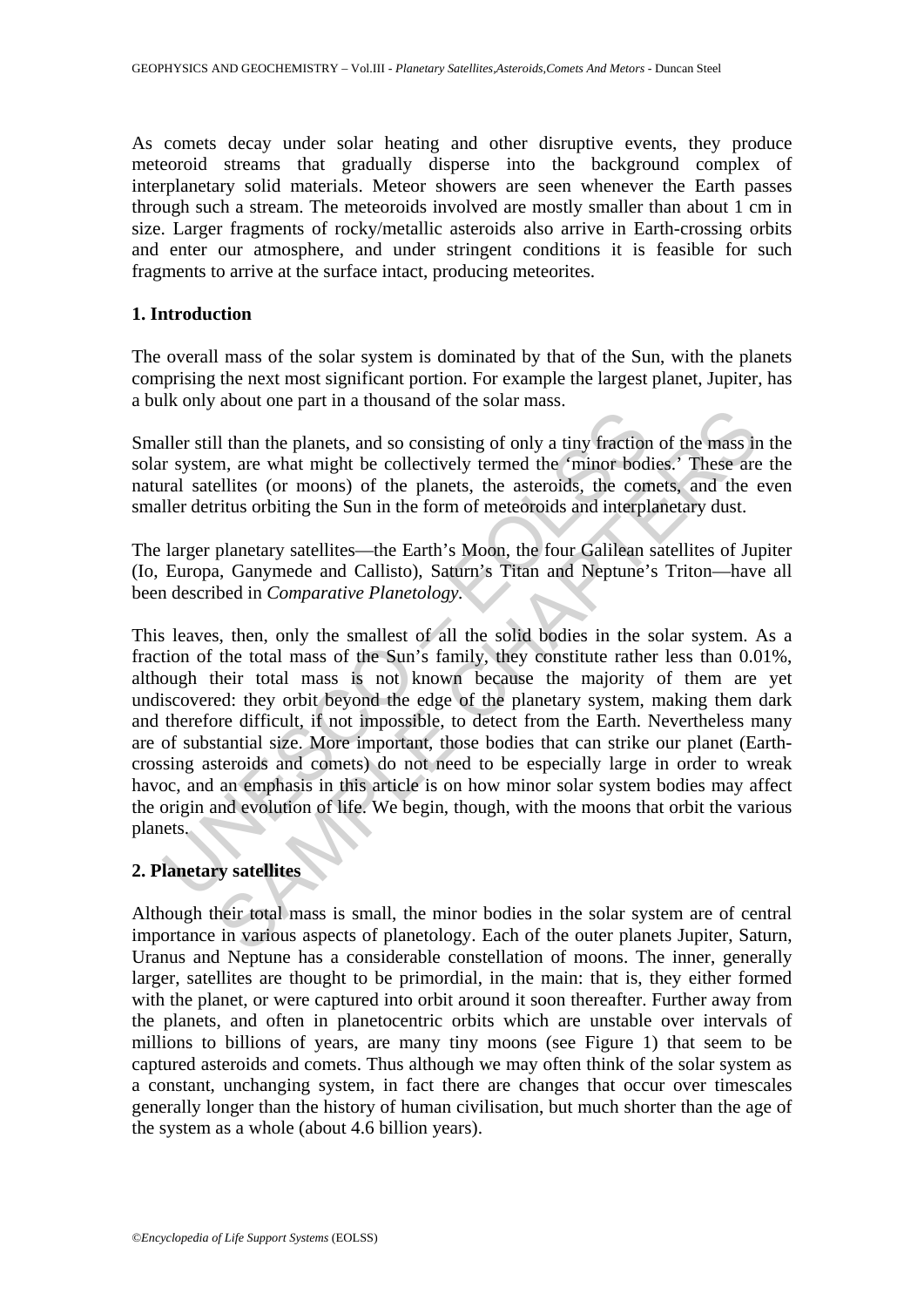

Figure1. A composite set of images of Saturn's small outer moons obtained by the Voyager 2 spacecraft in 1981, showing them at their correct relative sizes. Source: NASA/Jet Propulsion Laboratory. Source: http://photojournal.jpl.nasa.gov/tiff/PIA01954.tif

Another example is the ring system of Saturn, which has a lifetime of the order of 100 million years, so that it has not been there since that planet agglomerated, but rather has been produced since through the break-up of one or more asteroids and/or comets passing too close to Saturn. (Note that the other giant planets—Jupiter, Uranus and Neptune—also possess extensive ring systems, although they are not as obvious as those of Saturn and have only been discovered in recent decades.) Figure 2 shows Jupiter's rings with source moons.



Figure 2. This schematic cut-away view of the components of Jupiter's ring system shows the geometry of the rings in relation to Jupiter and to the small inner satellites, which are the source of the dust that forms the rings.

Source: NASA/Cornell University. Source: http://photojournal.jpl.nasa.gov/tiff/PIA01627.tif

Mars is accompanied by two moons, entitled Phobos (Figure 3) and Deimos (the names mean 'fear' and 'terror'). These are actually asteroids that have been captured into orbits around this planet. Their compositions appear to be similar to carbonaceous chondrite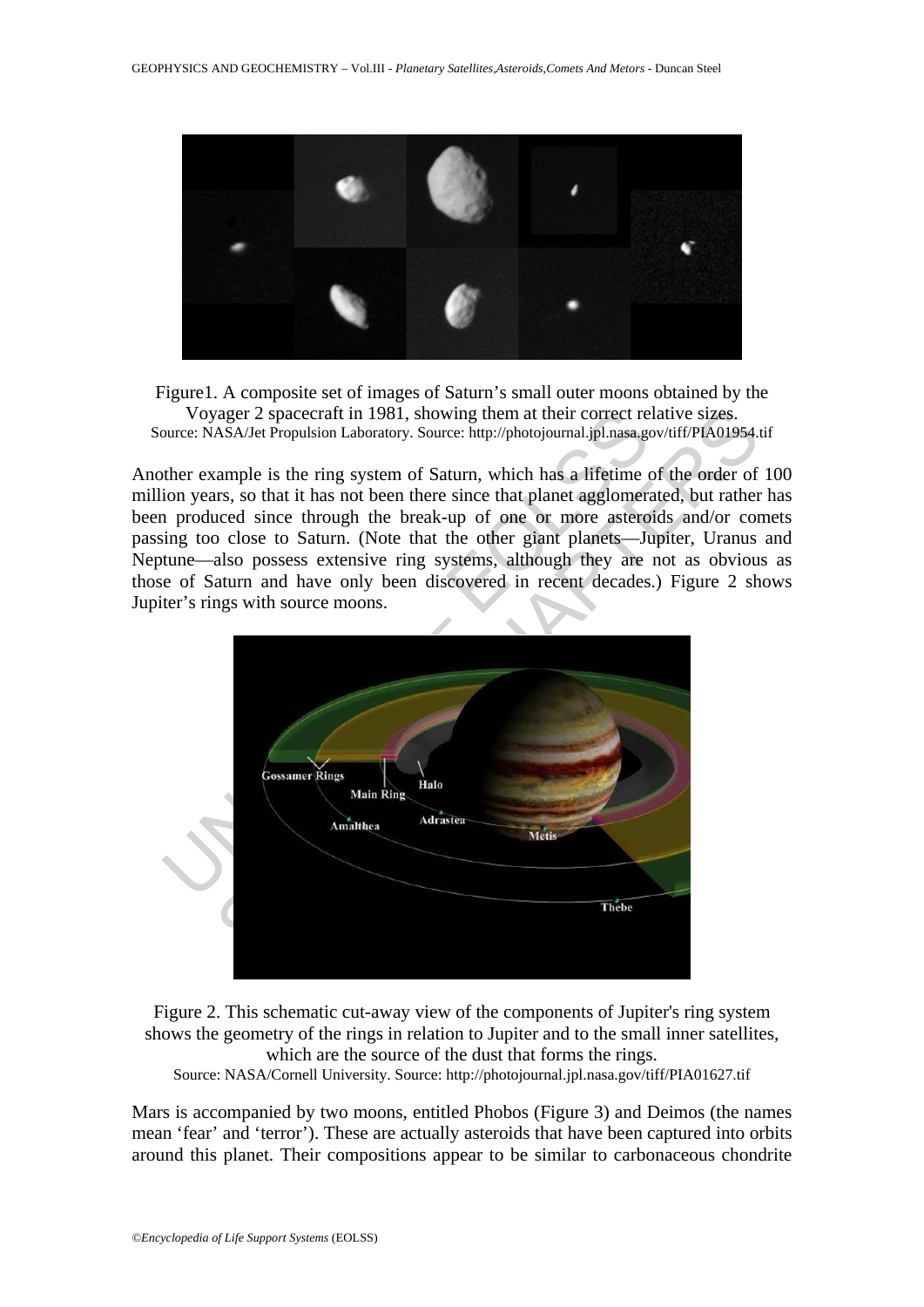meteorites (see sections 3 and 5 below), as is the case for about three-quarters of the asteroids in the main belt, the presumed source of these two bodies.

Table 1 lists pertinent information concerning the natural satellites of the planets. At the time of writing a total of 118 such moons are known. In the past few years the number of discovered moons has doubled, with each of the giant planets having had several small (below 20 km) moons identified by astronomers using large ground-based telescopes. It is anticipated, however, that the number could well treble over the next decade, as more distant moons ranging down to about 1 km in size are found. These small satellites are actually asteroids and comets that have been captured—often only temporarily—from heliocentric orbits. For a description of the nature of such objects, we move on to consider asteroids and comets separately in the following two sections. Note, however, that there is no clear dividing line between these bodies: many of the asteroids in the outer solar system, including those captured into planetocentric orbits, are cometary (i.e. icy) in composition and would display cometary activity (formation of a bright coma and tails) if they were to arrive in the inner solar system.

Quite apart from the major planets, it is now known that many of the minor planets (asteroids, including near-Earth asteroids) also possess satellites or moons. The first such moon to be discovered was Dactyl, a 1 km wide satellite of main-belt asteroid Ida (Figure 4, Table 2); it was serendipitously found in images returned by the Galileo spacecraft in 1993. Since then some dozens of asteroids have been shown to be accompanied by satellites in deliberate searches. In many cases the components are of similar mass, indicating that they might rather be considered to be binaries.



Figure 3. An image of Phobos obtained by the Mars Global Surveyor spacecraft in 1998. Phobos is about 21 km in size. Credit: NASA/Jet Propulsion Laboratory/Malin Space Science Systems. Source: http://photojournal.jpl.nasa.gov/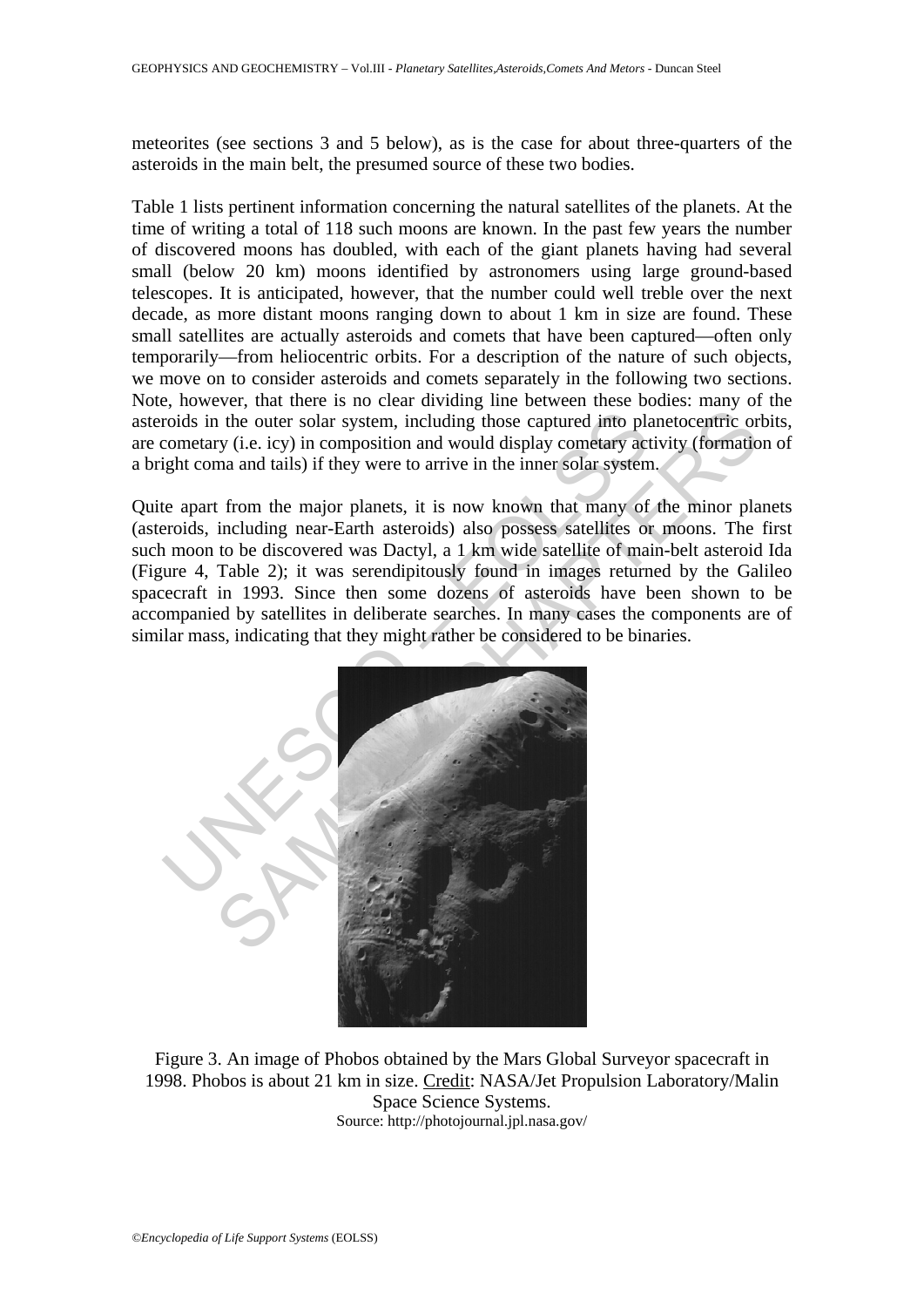

Figure 4. Image of asteroid (243) Ida and its moon Dactyl obtained by the Galileo spacecraft in 1993. Source: NASA/Jet Propulsion Laboratory. Source: http://photojournal.jpl.nasa.gov/

|                                                |                    |                          |                     |                                                                 |                                           | Figure 4. Image of asteroid (243) Ida and its moon Dactyl obtained by the Galileo |                                                           |
|------------------------------------------------|--------------------|--------------------------|---------------------|-----------------------------------------------------------------|-------------------------------------------|-----------------------------------------------------------------------------------|-----------------------------------------------------------|
|                                                |                    |                          |                     | http://photojournal.jpl.nasa.gov/                               |                                           | spacecraft in 1993. Source: NASA/Jet Propulsion Laboratory. Source:               |                                                           |
| <b>Planet</b>                                  | Name of<br>moon    | <b>Discovery</b><br>Year | Size<br>(km)        | <b>Distance</b><br>from<br>planet's<br>centre<br>(x1000)<br>km) | <b>Orbital</b><br><b>Period</b><br>(days) | <b>Eccentricity</b>                                                               | <b>Inclination</b><br>to planet's<br>equator<br>(degrees) |
| Earth                                          | Moon               |                          | 3,476               | 384                                                             | 27.322                                    | 0.059                                                                             | $5.15$ (to<br>ecliptic)                                   |
|                                                | Phobos             | 1877                     | $1 \times 9$        | 9.38                                                            | 0.319                                     | 0.15                                                                              | 1.1                                                       |
| <b>Mars</b>                                    | Deimos             | 1877                     | $27 \times 20$      | 23.46                                                           | 1.791                                     | 0.0003                                                                            | 1.8                                                       |
| $Jupiter$ <sup><math>\overline{I}</math></sup> | Metis              | 1979                     | $60 \times 35$      | 128                                                             | 0.295                                     | 0                                                                                 | $\boldsymbol{0}$                                          |
|                                                | Adrastrea          | 1979                     | $25 \times 15$      | 129                                                             | 0.298                                     | $\theta$                                                                          | $\theta$                                                  |
|                                                | Amalthea           | 1892                     | $270 \times$<br>150 | 181                                                             | 0.498                                     | 0.00                                                                              | 0.40                                                      |
|                                                | Thebe              | 1979                     | $110 \times$<br>90  | 222                                                             | 0.675                                     | 0.02                                                                              | 0.8                                                       |
|                                                | I <sub>o</sub>     | 1610                     | 3,642               | 422                                                             | 1.77                                      | 0.04                                                                              | 0.04                                                      |
|                                                | Europa             | 1610                     | 3,130               | 671                                                             | 3.55                                      | 0.01                                                                              | 0.47                                                      |
|                                                | Ganymede           | 1610                     | 5,268               | 1,070                                                           | 7.16                                      | 0.00                                                                              | 0.21                                                      |
|                                                | Callisto           | 1610                     | 4,806               | 1,883                                                           | 16.7                                      | 0.01                                                                              | 0.28                                                      |
|                                                | Leda               | 1974                     | 15                  | 11,170                                                          | 238.7                                     | 0.15                                                                              | 27                                                        |
|                                                | Himalia            | 1904                     | 180                 | 11,460                                                          | 250.6                                     | 0.16                                                                              | 28                                                        |
|                                                | Lysithea           | 1938                     | 35                  | 11,720                                                          | 259.2                                     | 0.11                                                                              | 29                                                        |
|                                                | Elara              | 1905                     | 80                  | 11,740                                                          | 259.7                                     | 0.21                                                                              | 28                                                        |
|                                                | Ananke             | 1951                     | 30                  | 21,280                                                          | 631                                       | 0.17                                                                              | 147                                                       |
|                                                | Carme              | 1938                     | 40                  | 22,600                                                          | 692                                       | 0.21                                                                              | 163                                                       |
|                                                | Pasiphae           | 1908                     | 50                  | 23,620                                                          | 735                                       | 0.38                                                                              | 148                                                       |
|                                                | Sinope             | 1914                     | 35                  | 23,940                                                          | 758                                       | 0.28                                                                              | 153                                                       |
| Saturn <sup>2</sup>                            | Pan                | 1990                     | 20                  | 134                                                             | 0.575                                     | $\mathbf{0}$                                                                      | $\boldsymbol{0}$                                          |
|                                                | Atlas              | 1980                     | $40 \times 30$      | 138                                                             | 0.602                                     | 0.003                                                                             | $\Omega$                                                  |
|                                                | Prometheus         | 1980                     | $150 \times$<br>70  | 139                                                             | 0.613                                     | 0.002                                                                             | $\Omega$                                                  |
|                                                | <del>Pandora</del> | 1980                     | $\pm 10 \times$     | 142                                                             | 0.629                                     | 0.004                                                                             | 0                                                         |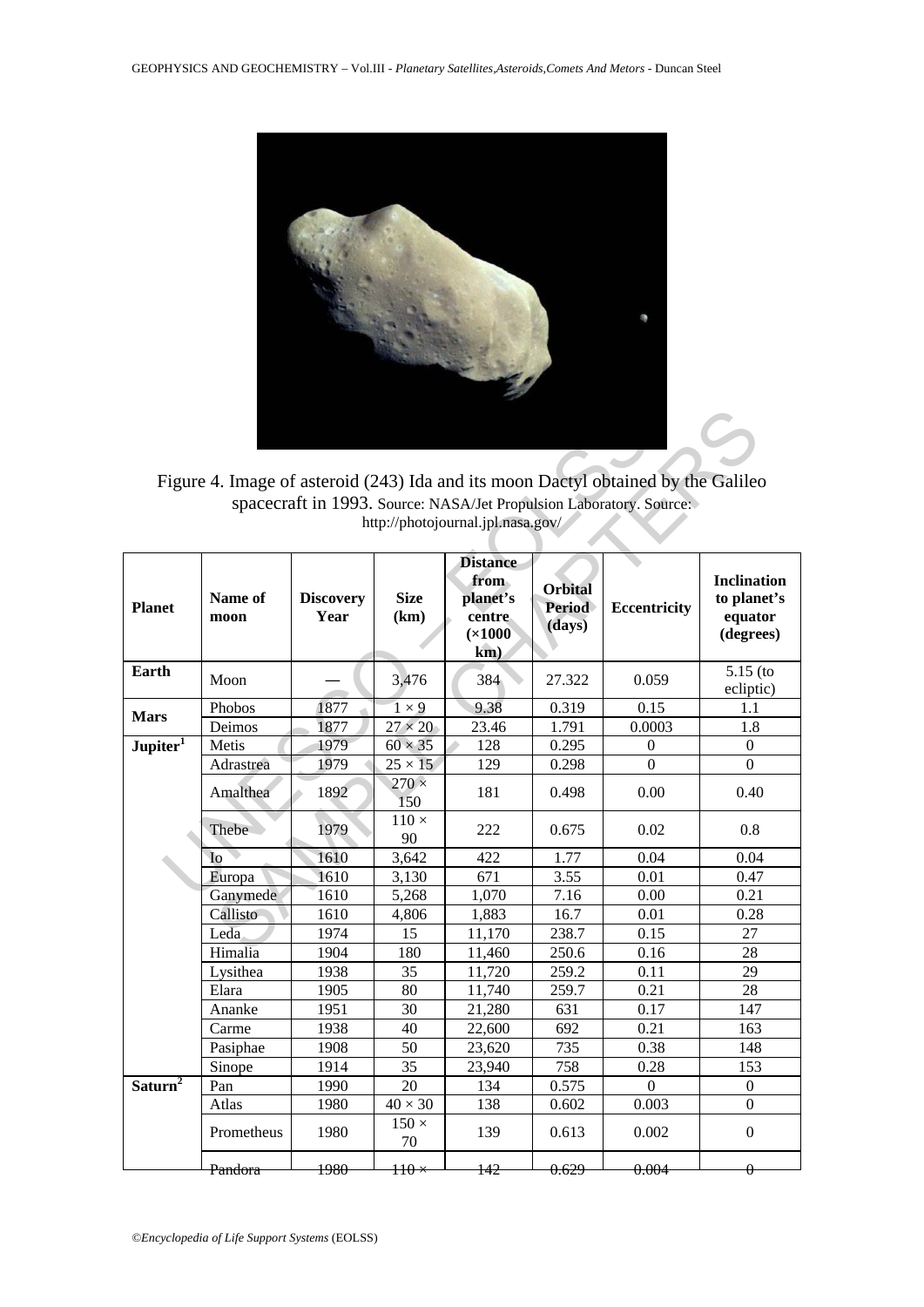|                      | Epimetheus | 1978 | 60<br>$140 \times$<br>105 | 151    | 0.695 | 0.009            | 0.34             |
|----------------------|------------|------|---------------------------|--------|-------|------------------|------------------|
|                      | Janus      | 1980 | $200 \times$<br>150       | 151    | 0.695 | 0.007            | 0.14             |
|                      | Mimas      | 1789 | 400                       | 186    | 0.942 | 0.020            | 1.53             |
|                      | Enceladus  | 1789 | 500                       | 238    | 1.37  | 0.004            | 0.02             |
|                      | Tethys     | 1684 | 1,060                     | 295    | 1.89  | 0.000            | 1.09             |
|                      | Telesto    | 1980 | $30\times20$              | 295    | 1.89  | $\boldsymbol{0}$ | $\boldsymbol{0}$ |
|                      | Calypso    | 1980 | $30\times15$              | 295    | 1.89  | $\boldsymbol{0}$ | $\overline{0}$   |
|                      | Dione      | 1684 | 1,120                     | 377    | 2.74  | 0.000            | 0.02             |
|                      | Helene     | 1980 | 32                        | 377    | 2.74  | 0.01             | 0.2              |
|                      | Rhea       | 1672 | 1,528                     | 527    | 4.52  | 0.00             | 0.35             |
|                      | Titan      | 1655 | 5,150                     | 1,222  | 15.95 | 0.03             | 0.33             |
|                      | Hyperion   | 1848 | $370 \times$<br>225       | 1,481  | 21.3  | 0.10             | 0.43             |
|                      | Iapetus    | 1671 | 1,140                     | 3,561  | 79.3  | 0.03             | 7.5              |
|                      | Phoebe     | 1898 | $230 \times$<br>210       | 12,940 | 550.5 | 0.16             | 175.3            |
| Uranus $3$           | Cordelia   | 1986 | 25                        | 50     | 0.335 | $\overline{0.0}$ | 0.08             |
|                      | Ophelia    | 1986 | 30                        | 54     | 0.376 | 0.01             | 0.10             |
|                      | Bianca     | 1986 | 45                        | 59     | 0.435 | 0.001            | 0.19             |
|                      | Cressida   | 1986 | $\overline{65}$           | 62     | 0.464 | 0.0              | 0.01             |
|                      | Desdemona  | 1986 | 60                        | 63     | 0.474 | 0.0              | 0.11             |
|                      | Juliet     | 1986 | 85                        | 64     | 0.493 | 0.001            | 0.07             |
|                      | Portia     | 1986 | 110                       | 66     | 0.513 | 0.0              | 0.06             |
|                      | Rosalind   | 1986 | 60                        | 70     | 0.558 | 0.0              | 0.28             |
|                      | Belinda    | 1986 | $70^{\circ}$              | 75     | 0.624 | 0.0              | 0.0              |
|                      | Puck       | 1985 | 154                       | 86     | 0.762 | 0.0              | 0.03             |
|                      | Miranda    | 1948 | 235                       | 130    | 1.41  | 0.003            | 4.22             |
|                      | Ariel      | 1851 | 580                       | 191    | 2.52  | 0.003            | 0.31             |
|                      | Umbriel    | 1851 | 1170                      | 266    | 4.14  | 0.005            | 0.36             |
|                      | Titania    | 1787 | 1580                      | 436    | 8.71  | 0.002            | 0.10             |
|                      | Oberon     | 1787 | 1520                      | 583    | 13.5  | 0.001            | $0.10\,$         |
|                      | Caliban    | 1997 | 60                        | 7,230  | 579   | 0.082            | 139.7            |
|                      | Sycorax    | 1997 | 120                       | 12,180 | 1,289 | 0.509            | 152.7            |
| Neptune <sup>4</sup> | Naiad      | 1989 | 60                        | 48     | 0.294 | $0.0\,$          | 4.7              |
|                      | Thalassa   | 1989 | 80                        | 50     | 0.312 | 0.0              | 0.2              |
|                      | Despina    | 1989 | 150                       | 53     | 0.335 | $0.0\,$          | 0.1              |
|                      | Galatea    | 1989 | 160                       | 62     | 0.429 | 0.0              | 0.1              |
|                      | Larissa    | 1989 | 210x180                   | 74     | 0.555 | 0.01             | 0.2              |
|                      | Proteus    | 1989 | 440x400                   | 118    | 1.12  | $0.0\,$          | 0.6              |
|                      | Triton     | 1846 | 2,706                     | 355    | 5.88  | 0.000            | 0.0156.8         |
|                      | Nereid     | 1949 | 340                       | 5,513  | 360.1 | 0.751            | 7.0              |
| <b>Pluto</b>         | Charon     | 1978 | 1250                      | 19.6   | 6.39  | 0.01             | 0.0              |

Notes:

 $\overline{(1)}$  In addition to the 16 moons of Jupiter listed here, through to April 2003 another 36 natural satellites had been detected, mostly very small bodies near the outermost moons given above. Jupiter also possesses a ring system.

(2) As note 1, but an additional 12 small moons of Saturn are known. Saturn also possesses an extensive ring system made up of a large number of tiny satellites composed of rock and ice.

(3) As note 1, but an additional four small moons of Uranus are known, plus a ring system.

(4) As note 1, but an additional three small moons of Neptune are known, plus a ring system.

Table 1. Planetary satellites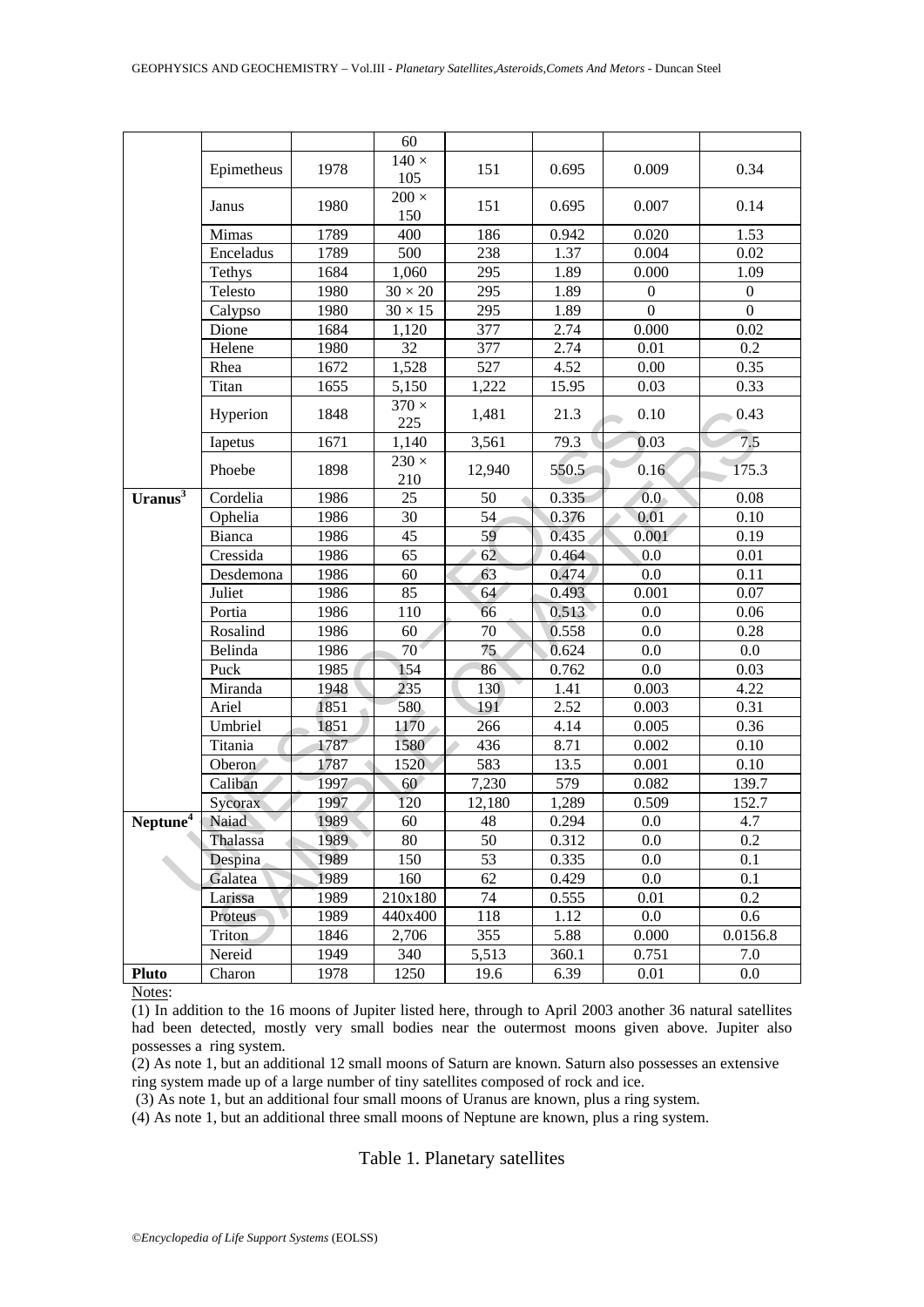| <b>Number</b>  | <b>Name</b> | Year of<br>discovery | <b>Size</b><br>(km) | <b>Albedo</b> | <b>Orbital</b><br>period<br>(years | <b>Rotation</b><br>period<br>(hours) | <b>Notes</b>                                          |
|----------------|-------------|----------------------|---------------------|---------------|------------------------------------|--------------------------------------|-------------------------------------------------------|
| 1              | Ceres       | 1801                 | 933                 | 0.11          | 4.60                               | 9.1                                  | First<br>discovered/largest<br>main-belt<br>asteroid. |
| 2              | Pallas      | 1802                 | 526                 | 0.16          | 4.61                               | 7.8                                  | Second-largest<br>main-belt<br>asteroid.              |
| 3              | Juno        | 1804                 | 288                 | 0.24          | 4.36                               | 7.2                                  | Eighth-largest<br>main-belt<br>asteroid.              |
| $\overline{4}$ | Vesta       | 1807                 | 510                 | 0.42          | 3.63                               | 5.3                                  | Brightest/third<br>largest main-belt<br>asteroid.     |
| 5              | Astraea     | 1845                 | 117                 | 0.23          | 4.13                               | 16.8                                 | Fifth<br>discovered<br>asteroid                       |
| 6              | Hebe        | 1847                 | 186                 | 0.27          | 3.78                               | 7.3                                  | Sixth discovered<br>asteroid                          |
| 7              | Iris        | 1847                 | 200                 | 0.28          | 3.68                               | 7.1                                  | Seventh<br>discovered<br>asteroid                     |
| 10             | Hygiea      | 1849                 | 408                 | 0.07          | 5.55                               | 28                                   | Fourth-largest<br>main-belt<br>asteroid.              |
| 52             | Europa      | 1858                 | 302                 | 0.06          | 5.46                               | 5.6                                  | Seventh-largest<br>main-belt<br>asteroid.             |
| 216            | Kleopatra   | 1880                 | 217                 | 0.12          | 4.66                               | 5.4                                  | Radar indicates<br>dog's bone shape.                  |
| 243            | Ida         | 1884                 | 56                  | 0.24          | 4.85                               | 4.6                                  | Target of Galileo<br>fly-by in 1993.                  |
| 253            | Mathilde    | 1885                 | 55                  | 0.04          | 4.31                               | 418                                  | NEAR-<br>Shoemaker fly-by<br>in 1997.                 |
| 511            | Davida      | 1903                 | 326                 | 0.05          | 5.65                               | 5.1                                  | Fifth-largest<br>main-belt<br>asteroid.               |
| 704            | Interamnia  | 1910                 | 316                 | 0.07          | 5.36                               | 8.7                                  | Sixth-largest<br>main-belt<br>asteroid.               |
| 951            | Gaspra      | 1916                 | 18                  | 0.20          | 3.28                               | 7.0                                  | Target of Galileo<br>fly-by in $1991$ .               |

Table 2. Notable main-belt asteroids

# TO ACCESS ALL THE **25 PAGES** OF THIS CHAPTER, Visit[: http://www.eolss.net/Eolss-sampleAllChapter.aspx](https://www.eolss.net/ebooklib/sc_cart.aspx?File=E6-16-08-03)

- - -